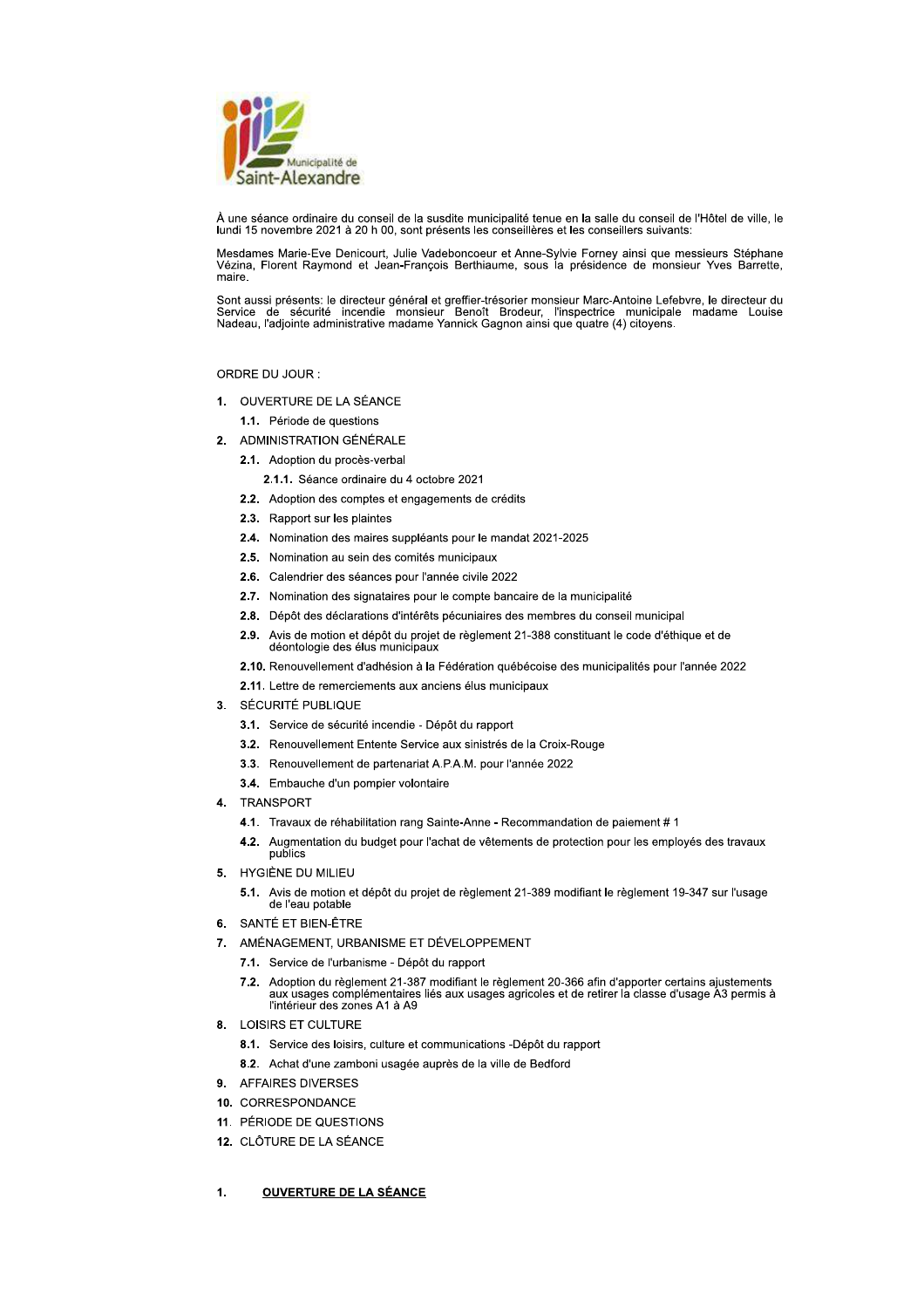Les membres présents à l'ouverture de la séance formant quorum, l'assemblée est déclarée régulièrement constituée par le maire, monsieur Yves Barrette à 20 h 00.

## Période de questions

Conformément aux dispositions de la loi, le maire invite les personnes présentes à poser des questions aux membres du conseil municipal. De plus, le public a été invité à présenter ses questions au conseil municipal, par é (poste, télécopieur, courriel ou livré à l'hôtel de ville).

Aucune question n'a été posée aux membres du conseil.

### $2.$ **ADMINISTRATION GÉNÉRALE**

Adoption du procès-verbal

#### 21-11-256 Séance ordinaire du 4 octobre 2021

CONSIDÉRANT QUE le procès-verbal a été transmis aux membres du conseil dans les délais prescrits pour qu'ils en fassent lecture ;

**CONSIDÉRANT QUE** les membres du conseil ont individuellement pris connaissance du procès-<br>verbal de la séance ordinaire du 4 octobre 2021 ;

CONSIDÉRANT QUE ceux-ci renoncent à la lecture du procès-verbal ;

EN CONSÉQUENCE, il est proposé par la conseillère Marie-Eve Denicourt, appuyée par le conseiller Jean-François Berthiaume et résolu d'adopter le procès-verbal de la séance ordinaire du 4 octobre 2021 tel que rédigé.

Adoptée à l'unanimité

### 21-11-257 Adoption des comptes et engagements de crédits

ATTENDU QUE le conseil municipal a pris connaissance de la liste des chèques émis, des<br>virements bancaires effectués par la Municipalité ainsi que la liste des comptes à payer pour le mois d'octobre 2021 et s'en déclare satisfait

ATTENDU QU'il y a lieu de les accepter et d'autoriser le paiement de ces derniers;

EN CONSÉQUENCE, il est proposé par le conseiller Stéphane Vézina, appuyé par le conseiller Florent Raymond;

et résolu d'accepter la liste des comptes à payer ainsi que la liste des chèques émis et paiements<br>bancaires pour un total de 694 146,59 \$ et autorisation est donnée au directeur général et greffiertrésorier de payer lesdits comptes.

| Prélèvements automatiques | 4195 à 4228          | pour | 580 189.54 \$ |
|---------------------------|----------------------|------|---------------|
| Chèques fournisseurs      | 82296 à 82363        | pour | 80 809.47 \$  |
| Rémunération              | 501981 à 502031 pour |      | 33 147.58 \$  |

Adoptée à l'unanimité

## **Rapport sur les plaintes**

Aucune plainte reçue

#### 21-11-258 Nomination des maires suppléants pour le mandat 2021-2025

Il est proposé par le conseiller Jean-François Berthiaume, appuyé par la conseillère Julie Vadeboncoeur et résolu de nommer les personnes suivantes aux périodes indiquées à titre de maire suppléant pour les années 2021 à 2

| Maire suppléant          | Période                                                      |
|--------------------------|--------------------------------------------------------------|
| Marie-Eve Denicourt      | Novembre 2021 à Février 2022<br>Novembre 2023 à Février 2024 |
| Stéphane Vézina          | Mars 2022 à Juin 2022<br>Mars 2024 à Juin 2024               |
| Jean-François Berthiaume | Juillet 2022 à Octobre 2022<br>Juillet 2024 à Octobre 2024   |
| <b>Florent Raymond</b>   | Novembre 2022 à Février 2023<br>Novembre 2024 à Février 2025 |
| Julie Vadeboncoeur       | Mars 2023 à Juin 2023<br>Mars 2025 à Juin 2025               |
| Anne-Sylvie Forney       | Juillet 2023 à Octobre 2023<br>Juillet 2025 à Octobre 2025   |

Adoptée à l'unanimité

# 21-11-259

## Nomination au sein des comités municipaux

Il est proposé par la conseillère Marie-Eve Denicourt, appuyée par la conseillère Anne-Sylvie Forney et résolu d'approuver la liste des membres des comités du conseil qui se lit comme suit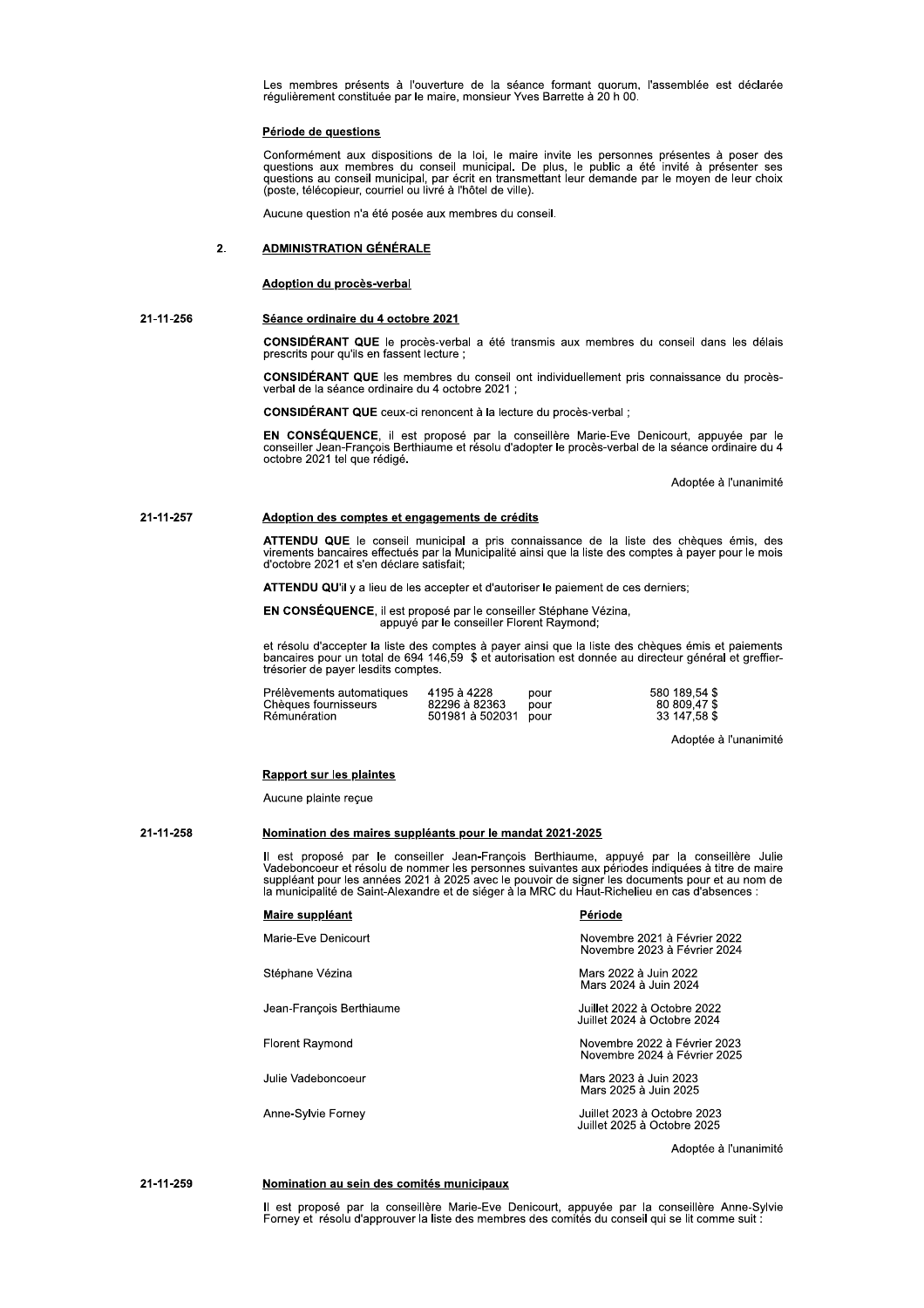## **COMITÉS**

Aménagement de l'autoroute 35

Développement social

Environnement

Réseaux Aqueduc / Égout

**Ressources humaines (RH)** 

Service incendie (SSI) et sécurité civile

Urbanisme (CCU)

Voirie

**DOSSIERS** 

Aménagement du parc des loisirs

Réaménagement de la rue Saint-Denis

Julie Vadeboncoeur Reconnaissance de l'action bénévole Stéphane Vézina

Le maire siège d'office sur tous les comités.

Adoptée à l'unanimité

21-11-260

## Calendrier des séances pour l'année civile 2022

CONSIDÉRANT QUE l'article 148 du Code municipal du Québec prévoit que le conseil doit établir. Source de la début de chaque année civile, le calendrier de ses séances ordinaires pour la prochaine<br>année, en fixant le jour et l'heure du début de chacune;

Jean-François Berthiaume<br>Marie-Eve Denicourt

Stéphane Vézina

Marie-Eve Denicourt<br>Anne-Sylvie Forney<br>Julie Vadeboncoeur

Anne-Sylvie Forney<br>Florent Raymond

Marie-Eve Denicourt Anne-Sylvie Forney<br>Julie Vadeboncoeur

Stéphane Vézina

Marie-Eve Denicourt Florent Raymond Julie Vadeboncoeur

Marie-Eve Denicourt Anne-Sylvie Forney<br>Stéphane Vézina

Julie Vadeboncoeur

Jean-François Berthiaume<br>Florent Raymond

Jean-François Berthiaume Anne-Sylvie Forney<br>Florent Raymond

Jean-François Berthiaume<br>Julie Vadeboncoeur

Jean-François Berthiaume Florent Raymond<br>Stéphane Vézina

Stéphane Vézina

EN CONSÉQUENCE, il est proposé par le conseiller Florent Raymond, appuyé par le conseiller Jean-François Berthiaume et résolu;

QUE le calendrier ci-après soit adopté relativement à la tenue des séances ordinaires du conseil municipal pour 2022, celles-ci se tiendront le lundi et débuteront à 20 h 00 :

- 10 janvier  $(2^e$  lundi)
- 7 février (1<sup>er</sup> lundi)
- 7 mars  $(1<sup>er</sup>$  lundi)
- $\bullet$  4 avril (1<sup>er</sup> lundi)
- $\bullet$  2 mai (1<sup>er</sup> lundi)
- $\frac{2 \text{ mi}}{1 \text{ mi}}$  (1  $\frac{1 \text{ mi}}{1 \text{ mi}}$ )<br>•  $\frac{4 \text{ juillet}}{1 \text{ mi}}$  (1<sup>er</sup> lundi)
- 
- $\bullet$  1<sup>er</sup> août (1<sup>er</sup> lundi)
- 
- 6 septembre (1<sup>er</sup> mardi)<br>(5 septembre : Fête du Travail)
- 
- 4 octobre (1<sup>er</sup> mardi)<br>(3 octobre : Élections provinciales)
- 7 novembre (1<sup>er</sup> lundi)
- 5 décembre (1<sup>er</sup> lundi)

QU'un avis public du contenu du présent calendrier soit publié conformément à la loi qui régit la municipalité.

Adoptée à l'unanimité

#### 21-11-261 Nomination des signataires pour le compte bancaire de la municipalité

Il est proposé par la conseillère Julie Vadeboncoeur, appuyée par le conseiller Florent Raymond et<br>résolu d'autoriser monsieur Stéphane Vézina à signer les effets bancaires pour et au nom de la<br>municipalité de Saint-Alexan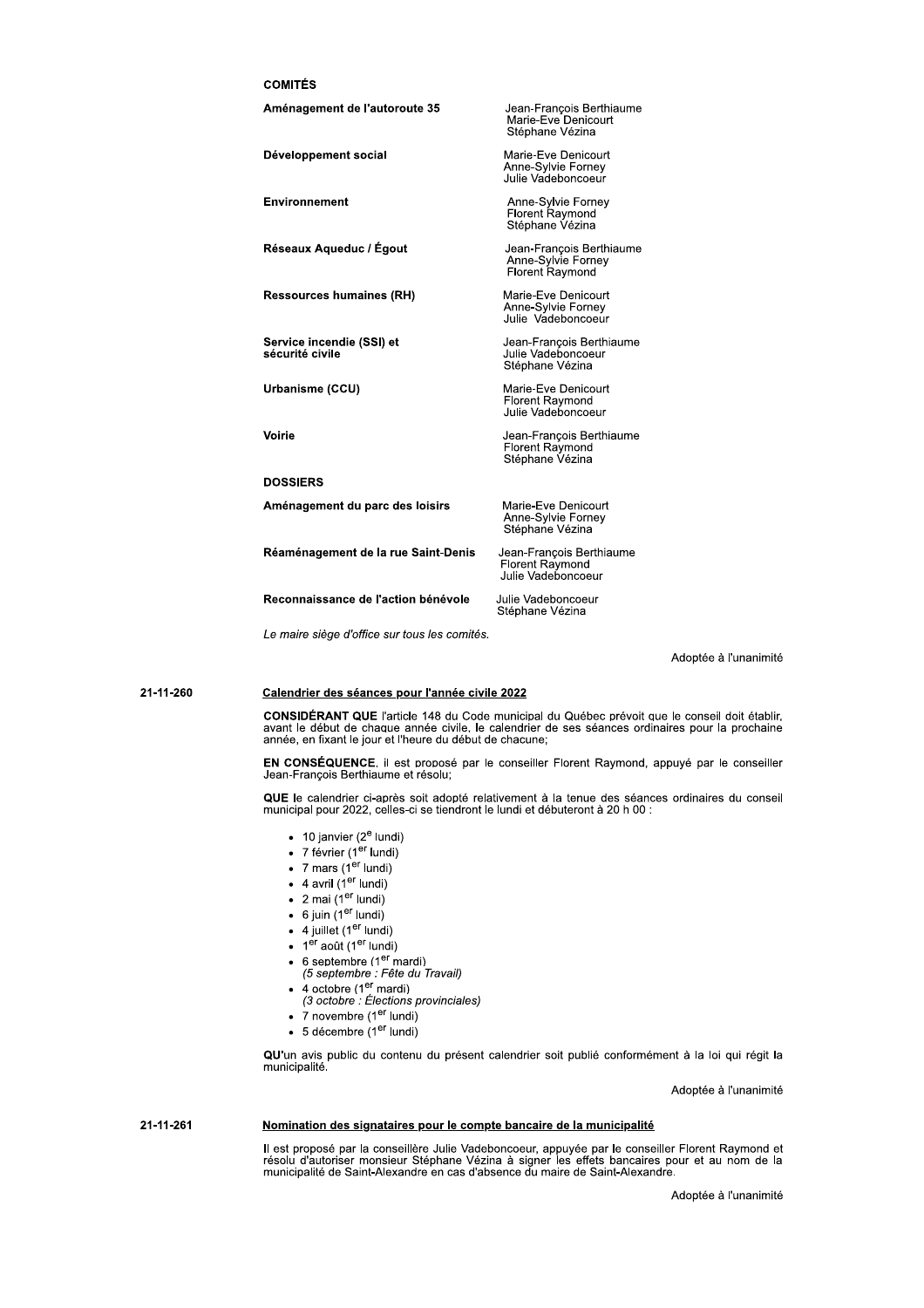| 21-11-262    | Dépôt des déclarations d'intérêts pécuniaires des membres du conseil municipal                                                                                                                                                                                                                                                                                                                                                                          |
|--------------|---------------------------------------------------------------------------------------------------------------------------------------------------------------------------------------------------------------------------------------------------------------------------------------------------------------------------------------------------------------------------------------------------------------------------------------------------------|
|              | Il est proposé par le conseiller Jean-François Berthiaume, appuyé par la conseillère Anne-Sylvie<br>Forney et résolu de prendre acte du dépôt devant le conseil des déclarations d'intérêts pécunaires<br>des membres du conseil de la municipalité de Saint-Alexandre dont messieurs Yves Barrette,<br>Stéphane Vézina, Florent Raymond, Jean-François Berthiaume ainsi que mesdames Julie<br>Vadeboncoeur, Anne-Sylvie Forney et Marie-Eve Denicourt. |
|              | Adoptée à l'unanimité                                                                                                                                                                                                                                                                                                                                                                                                                                   |
| Avis & dépôt | Avis de motion et dépôt du projet de règlement 21-388 constituant le code d'éthique et de<br>déontologie des élus municipaux                                                                                                                                                                                                                                                                                                                            |
|              | Avis de motion est par la présente donnée par le conseiller Stéphane Vézina qu'un règlement sera<br>soumis à ce conseil à sa prochaine séance ou à une séance subséquente concernant l'adoption du<br>code d'éthique et de déontologie des élus municipaux.                                                                                                                                                                                             |
|              | Conformément aux dispositions de l'article 445 du Code municipal du Québec, le conseiller<br>Stéphane Vézina dépose une copie du projet de règlement 21-388 constituant le code d'éthique et<br>de déontologie des élus de la municipalité de Saint-Alexandre.                                                                                                                                                                                          |
| 21-11-263    | Renouvellement d'adhésion à la Fédération québécoise des municipalités pour l'année 2022                                                                                                                                                                                                                                                                                                                                                                |
|              | Il est proposé par la conseillère Anne-Sylvie Forney, appuyée par la conseillère Marie-Eve<br>Denicourt et résolu de renouveler l'adhésion à la Fédération québécoise des municipalités pour<br>l'année 2022 au montant de 3 641,90 \$ taxes incluses.                                                                                                                                                                                                  |
|              | Adoptée à l'unanimité                                                                                                                                                                                                                                                                                                                                                                                                                                   |
| 21-11-264    | Lettre de remerciements aux anciens élus municipaux                                                                                                                                                                                                                                                                                                                                                                                                     |
|              | <b>CONSIDÉRANT QUE</b> le maire sortant, monsieur Luc Mercier, et qu'un conseiller municipal sortant,<br>monsieur Bernard Rousselle, ne se sont pas représentés lors des dernières élections générales<br>municipales;                                                                                                                                                                                                                                  |
|              | <b>CONSIDERANT QUE</b> messieurs Mercier et Rousselle ont siégé pendant douze ans au conseil<br>municipal de Saint-Alexandre;                                                                                                                                                                                                                                                                                                                           |
|              | <b>CONSIDERANT QUE</b> les élus municipaux consacrent beaucoup de temps et d'énergie pour le bien<br>de leur communauté :                                                                                                                                                                                                                                                                                                                               |
|              | <b>EN CONSÉQUENCE</b> , il est proposé par la conseillère Anne-Sylvie Forney, appuyée par le conseiller<br>Jean-François Berthiaume et résolu :                                                                                                                                                                                                                                                                                                         |
|              | QUE le conseil municipal de Saint-Alexandre souligne le dévouement et le travail exceptionnel<br>effectué par messieurs Luc Mercier et Bernard Rousselle pour la municipalité de Saint-Alexandre au<br>cours des douze dernières années ;                                                                                                                                                                                                               |
|              | QU'une lettre de remerciement soit transmise à monsieur Mercier et à monsieur Rousselle afin de<br>souligner cet engagement municipal des douze dernières années.                                                                                                                                                                                                                                                                                       |
|              | Adoptée à l'unanimité                                                                                                                                                                                                                                                                                                                                                                                                                                   |
| 3.           | <b>SÉCURITÉ PUBLIQUE</b>                                                                                                                                                                                                                                                                                                                                                                                                                                |
| 21-11-265    | Service de sécurité incendie - Dépôt du rapport                                                                                                                                                                                                                                                                                                                                                                                                         |
|              | Il est proposé par le conseiller Florent Raymond, appuyé par le conseiller Jean-François<br>Berthiaume et résolu de déposer le rapport du mois d'octobre 2021 préparé par monsieur Benoît<br>Brodeur, directeur SSI, devant le conseil représentant les sorties suivantes :                                                                                                                                                                             |
|              | • 6 appels incendies<br>• 4 premiers répondants<br>• 3 entraides                                                                                                                                                                                                                                                                                                                                                                                        |
|              | Adoptée à l'unanimité                                                                                                                                                                                                                                                                                                                                                                                                                                   |
| 21-11-266    | Renouvellement Entente Service aux sinistrés de la Croix-Rouge                                                                                                                                                                                                                                                                                                                                                                                          |
|              | Il est proposé par le conseiller Jean-François Berthiaume, appuyé par la conseillère Marie-Eve<br>Denicourt et résolu de renouveler l'entente de services aux sinistrés avec la Société de la Croix-<br>Rouge Canadienne, division Québec pour une période de trois ans (2022-2024) aux montants<br>suivants :                                                                                                                                          |
|              | • 2021-2022 : 0.17\$ per capita<br>• 2022-2023 : 0.18\$ per capita<br>$\bullet$ 2023-2024 : 0.18\$ per capita                                                                                                                                                                                                                                                                                                                                           |
|              | Adoptée à l'unanimité                                                                                                                                                                                                                                                                                                                                                                                                                                   |
| 21-11-267    | Renouvellement de partenariat A.P.A.M. pour l'année 2022                                                                                                                                                                                                                                                                                                                                                                                                |
|              | Il est proposé par la conseillère Julie Vadeboncoeur, appuyée par le conseiller Jean-François<br>Berthiaume et résolu que la municipalité de Saint-Alexandre renouvelle son partenariat avec<br>l'Association des pompiers auxiliaires de la Montérégie pour l'année 2022 selon les termes<br>convenus à l'entente de partenariat soumises le 23 octobre 2021.                                                                                          |
|              | Adoptée à l'unanimité                                                                                                                                                                                                                                                                                                                                                                                                                                   |
|              |                                                                                                                                                                                                                                                                                                                                                                                                                                                         |
| 21-11-268    | <b>Embauche d'un pompier volontaire</b>                                                                                                                                                                                                                                                                                                                                                                                                                 |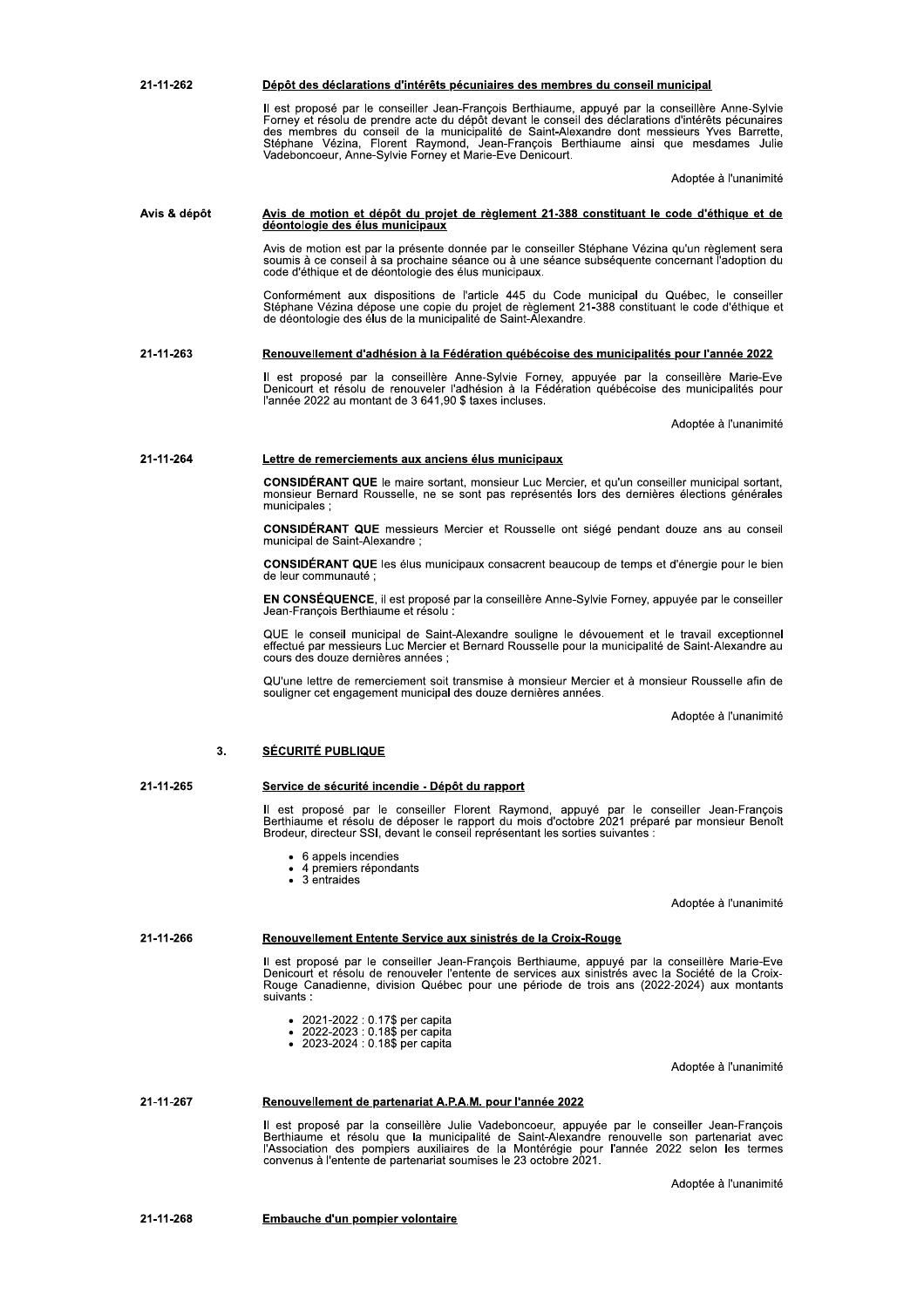Il est proposé par le conseiller Stéphane Vézina, appuyé par la conseillère Anne-Sylvie Forney et<br>résolu d'entériner l'embauche de monsieur Jérémy Caux à titre de pompier volontaire à la caserne de Saint-Alexandre

Adoptée à l'unanimité

### $\overline{4}$ . **TRANSPORT**

### 21-11-269 Travaux de réhabilitation rang Sainte-Anne - Recommandation de paiement #1

Il est proposé par le conseiller Jean-François Berthiaume, appuyé par le conseiller Stéphane<br>Vézina et résolu d'accepter la recommandation de paiement numéro 1 à l'entrepreneur Construction<br>Techroc concernant les travaux e réhabilitation de la chaussée du rang Sainte-Anne au montant de 423 570.60\$, taxes incluses.

Adoptée à l'unanimité

## 21-11-270 Augmentation du budget pour l'achat de vêtements de protection pour les employés des travaux publics

est proposé par la conseillère Marie-Eve Denicourt, appuyée par la conseillère Julie Vadeboncoeur et résolu d'augmenter le budget pour l'achat de vêtements de protection et<br>d'équipements de protection pour les employés des travaux publics de 1000\$ pour l'exercice tinancier 2021.

Adoptée à l'unanimité

#### **HYGIÈNE DU MILIEU** 5.

## Avis de motion et dépôt du projet de règlement 21-389 modifiant le règlement 19-347 sur<br>l'usage de l'eau potable Avis & dépôt

Avis de motion est par la présente donnée par le conseiller Florent Raymond qu'un règlement sera soumis à ce conseil à sa prochaine séance ou à une séance subséquente modifiant le règlement<br>concernant l'utilisation de l'eau potable.

Conformément aux dispositions de l'article 445 du Code municipal du Québec, le conseiller Florent<br>Raymond dépose une copie du projet de règlement 21-389 modifiant le règlement 19-347 sur l'usage de l'eau potable.

#### 6. SANTÉ ET BIEN-ÊTRE

### $\overline{7}$ . AMÉNAGEMENT, URBANISME ET DÉVELOPPEMENT

## Service de l'urbanisme - Dépôt du rapport

Le rapport des permis du mois d'octobre 2021, émis par Louise Nadeau, inspectrice, totalisant trente-quatre (34) permis est déposé au conseil.

## 21-11-271 Adoption du règlement 21-387 modifiant le règlement 20-366 afin d'apporter certains d'usage A3 permis à l'intérieur des zones A1 à A9<br>d'usage agricoles et de retirer la classe<br>d'usage A3 permis à l'intérieur des zones A1 à A9

ATTENDU QUE le Conseil de la Municipalité de Saint-Alexandre a adopté le Règlement de zonage  $num$ éro 20–366 ·

ATTENDU QUE la Municipalité de Saint-Alexandre est régie par le Code municipal du Québec et assujettie aux dispositions de la Loi sur l'aménagement et l'urbanisme et que le Règlement de zonage numéro 20-366 ne peut être mo

ATTENDU QUE la Municipalité juge opportun d'apporter certains ajustements aux usages complémentaires liés aux usages agricoles et de retirer la classe d'usages A3 des usages permis à l'intérieur des zones A-1 à A-9;

ATTENDU QU'un projet de règlement a été déposé et qu'un avis de motion a été donné lors de la<br>séance ordinaire du 7 septembre 2021 ;

ATTENDU QU'un premier projet de règlement a été adopté lors de la séance ordinaire du 7 septembre 2021 :

ATTENDU QU'une consultation écrite sur le premier projet de règlement a été tenue entre le 8 et le  $23$  septembre 2021;

ATTENDU QU'un second projet de règlement a été adopté lors de la séance ordinaire du 4 octobre  $2021;$ 

ATTENDU QUE le second projet de règlement numéro 21-387 est réputé avoir été approuvé par les personnes habiles à voter le 13 octobre 2021 ;

EN CONSÉQUENCE, il est proposé par la conseillère Marie-Eve Denicourt, appuyée par le conseiller Stéphane Vézina et résolu que le règlement 21-387, Règlement modifiant le règlement de zonage 20-366 afin d'apporter certains agricoles et de retirer la classe d'usages A3 des usages permis à l'intérieur des zones A-1 à A-9 soit adopté.

Adoptée à l'unanimité